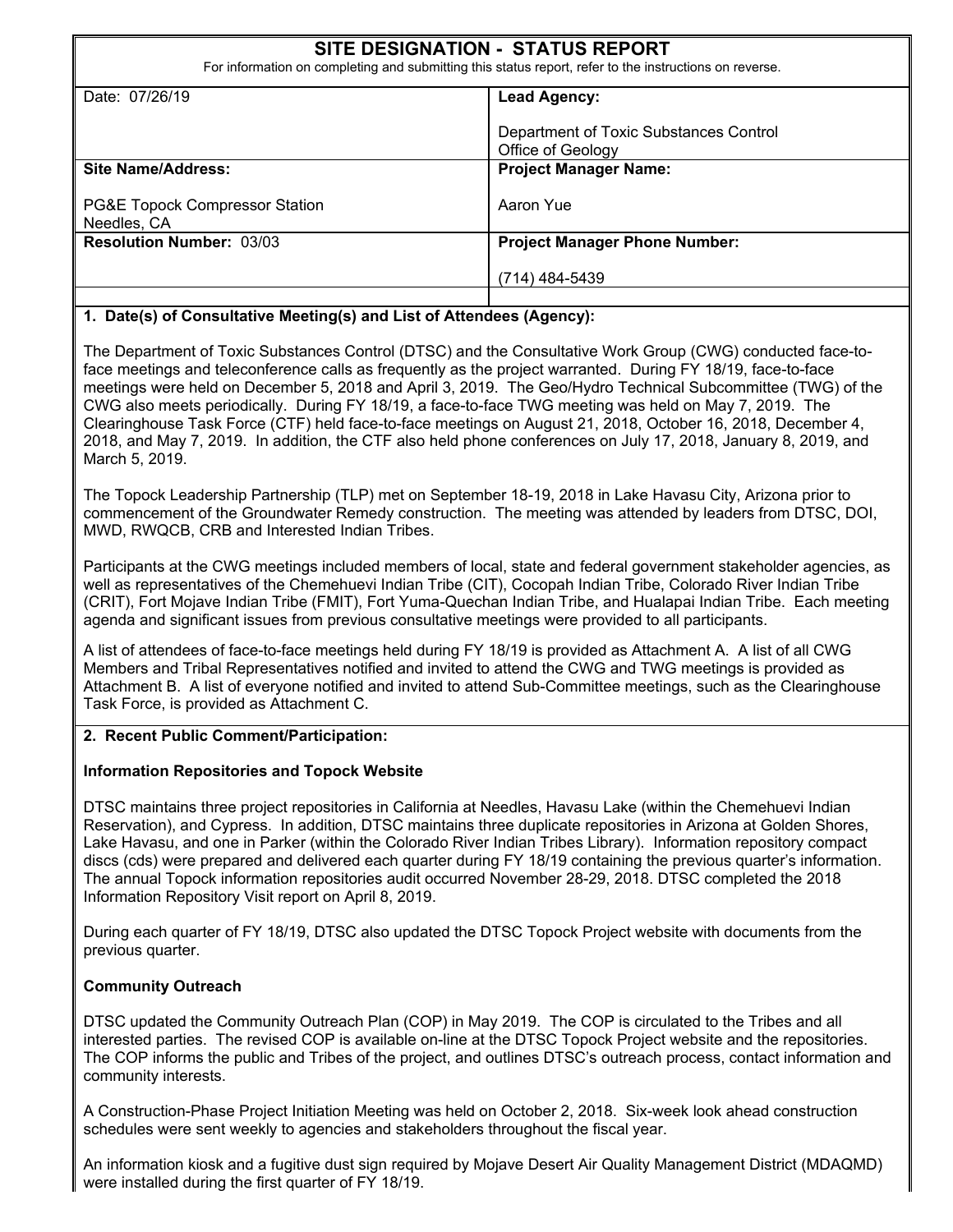During the second quarter of FY 18/19, PG&E set up a Public Information Office (PIO) trailer at the northeast corner of Park Moabi Road and National Trails Highway. The PIO trailer serves as a welcome center for any interested party to learn about the PG&E Topock site investigation and cleanup project.

PG&E also circulated a noise mitigation notice to tribes and sensitive noise receptors (Park Moabi Mobile Home Park, Topock Marina Mobile Home Park, and Topock Area Residents) identified in the SEIR. The notice provides information on the proposed noise generating activities that would take place (such as drilling of well in Arizona) and it provides contact information for noise concerns or complaints.

### **Tribal Outreach**

DTSC attended Environmental Release to Construction (ERTC) field walks conducted by PG&E and attended by Indian Tribes on July 19, 2018, August 8, 2018, September 25, 2018, November 1, 2018, December 20, 2018, and January 3, 2019.

On August 7, 2018, DTSC and DOI met with tribes to discuss construction oversight approach and visitor management for tribal monitors.

On August 21, 2018, DTSC met with tribes regarding comments on the proposed CUL-5 Funding application by the tribes and potential revised language based on comments received.

On August 28, 2018, DTSC and PG&E met with the FMIT, CIT, TRC, and CRIT for the Construction Workshop at the El Garces Hotel in Needles. PG&E provided a general description of activities that will take place during construction and safety protocols to be observed.

On August 29, 2018, DTSC and PG&E met with the FMIT, CIT, CRIT, Cocopah, and Fort Yuma-Quechan Indian Tribe for the Tribal Monitor Safety Training Workshop in Needles.

DTSC began tribal and community interviews in August 2018 for the Community Outreach Plan Update.

On October 2, 2018, DTSC conducted a Groundwater Remedy Phase I Construction project initiation meeting which was attended by Indian Tribes. Construction began on the same day.

On March 13, 2019, DTSC and PG&E met with the FMIT, CIT, Hualapai, and Cocopah Indian Tribes for a field meeting on potential noise monitoring locations to be used in accordance with the noise monitoring specified in the SEIR for the noise mitigation measure during installation of wells MW-X and MW-Y.

On June 20-21, 2019, DTSC, DOI, PG&E and BLM met with Indian Tribes at the El Garces Historic Train Depot in Needles for comment resolution on the Soil Human Health and Ecological Risk Assessment (HHERA). DTSC also held a separate Tribal consultation meeting on the HHERA during the morning of June 20, 2019 prior to the comment resolution meeting.

DTSC also attends the bi-monthly face-to-face Cultural and Historic Properties Management Plan (CHPMP) meetings hosted by the BLM and DOI with the interested Tribes. During FY 18/19 CHPMP meetings were held on August 7, 2018, October 16, 2018, December 3, 2018, February 5, 2019, April 2, 2019, and June 4, 2019.

An annual Site Condition Assessment pursuant to a cultural resource protection mitigation measure adopted in the SEIR was conducted with the Tribes on November 7 through November 9, 2018. The assessment records and observes the condition of identified cultural archaeological sites near the project area and documents any observable impacts annually.

### **Topock Site Mailing List Update**

DTSC continued to maintain the mailing list throughout FY 18/19 by updating it with new information as needed.

#### **3. Describe the Potential or Known Areas of Concern:**

DTSC continues to oversee PG&E in evaluating what is needed to protect the beneficial uses of the Colorado River.

From 1951 to 1964, untreated wastewater containing hexavalent chromium was discharged into an area known as the Bat Cave Wash (a dry streambed near the Colorado River). This resulted in a plume of hexavalent chromium contamination in the groundwater beneath the facility which now extends beneath the floodplain adjacent to the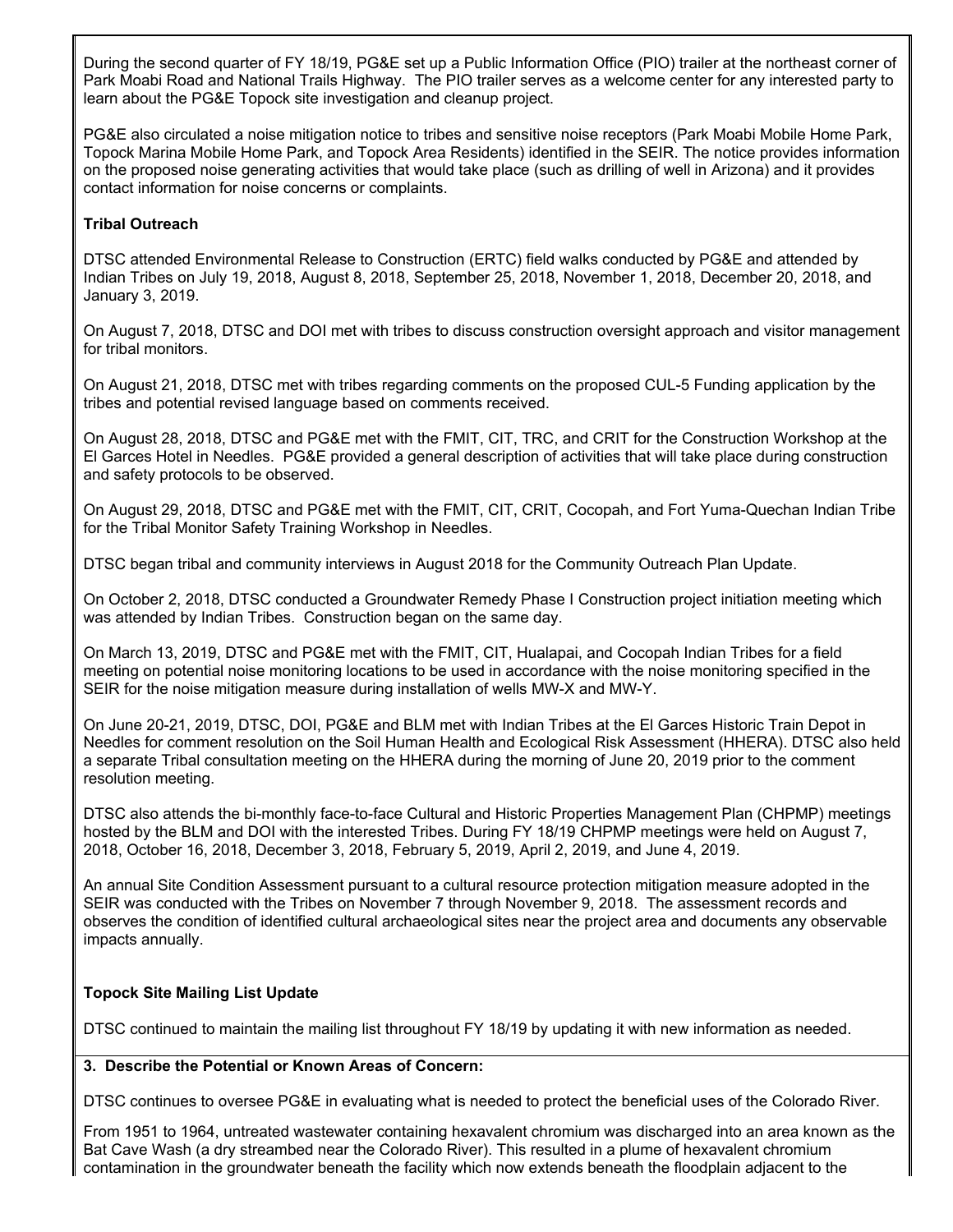Colorado River. The groundwater plume extends under federal property, managed and overseen by the Department of Interior.

In addition, there are localized areas within or around the Topock Compressor Station (TCS) where chromium, hexavalent chromium, and other compounds (such as other metals, semi-volatile organic compounds, asbestos), have been found in soils. These occurrences are related to disposal and handling practices when chromium was used at the site. DTSC anticipates that these localized areas of soil contamination will be addressed in the soil Corrective Measures Study (CMS) and final remedy.

The majority of the potential and known areas of concern are situated on lands either owned by PG&E or DOI (managed by the BLM and the U.S. Fish and Wildlife Service). Some Native American Tribes have significant cultural and religious affiliations with the landscape. The entire project area has been designated by BLM as a Traditional Cultural Property of the Mohave people. The project site also includes habitat that supports a diverse biological ecology including several fully protected species.

**4. Current Phase of Action:** Groundwater Phase at 3G with approximately 25% construction completion. Soil Phase at 3B pending completion of RCRA Facility Investigation Report and Risk Assessment.

#### **Groundwater Remedy**

- Construction of the Groundwater Remedy began on October 2, 2018. DTSC provided oversight of the construction throughout the fiscal year. Six-week look-ahead schedules are sent weekly to agencies and stakeholders.
- Prior to Construction of the Groundwater remedy, PG&E collected baseline soil samples at the construction headquarters, soil processing yard areas, and remedy well locations, as well as 7 opportunistic soil samples. Several remediation wells, conduits, piping and pilot boreholes were drill and installed. PG&E also began hydrostatic testing of pipelines installed in the floodplain. Security fencing was installed at the construction headquarters and the area is used for staging of construction materials and equipment.
- Construction of support facilities is ongoing. Examples of support facilities that were completed include traffic controls on National Trails Highway, a temporary construction water system, the access road to the construction headquarters, and a containment pad for truck loading and unloading of remedy wastewater at the Topock Compressor Station ponds.
- During the 3<sup>rd</sup> Quarter of FY 18/19, PG&E received a pipeline license from BNSF and an encroachment permit from Cal Trans to install remedy infrastructure in their Right of Ways.
- Seven Work Variance Requests for the Groundwater Remedy Phase I were submitted for DTSC approval during FY 18/19. Work Variance Requests are used to document necessary and significant deviations from the approved design.
- On September 27, 2018, the Bureau of Land Management issued the Final *Cultural and Historic Properties Treatment Plan for Groundwater Remediation the Topock Compressor Station Remediation Project, San Bernardino County, California, and Mohave County, Arizona* (CHPTP) dated August 2018, The CHPTP addresses mitigation measures based on requirements of the California Department of Toxic Substances (DTSC) (per California Environmental Quality Act, CEQA) and the BLM in compliance with the Programmatic Agreement (PA revised 2017) Sections VII.A and B, and the 2014 Cultural and Historic Properties Management Plan (CHPMP) Chapter 6 to resolve or minimize adverse effects of the Groundwater Remedy activities on historic properties in the Area of Potential Effects (APE) and the CEQA associated Subsequent Environmental Impact Report's Project Area.

#### **Soil Investigation EIR**

 DTSC and DOI concurred with PG&E to begin the soil risk evaluation process on June 20, 2017. The Draft Soil Human Health and Ecological Risk Assessment Report (Soil HHERA) was submitted electronically to agencies on September 10, 2018 and a WebEx meeting was held on September 26, 2018 to orient reviewers on the report. On October 17, 2018, DTSC and DOI granted a request to extend the 60-day review period of the Soil HHERA an additional 30 days, making the review completion date December 10, 2018. On December 17, 2018, DTSC informed PG&E that an additional week was given for the review of the Soil HHERA, making the due date December 17, 2018 for stakeholder comments. DTSC provided comments on the Soil HHERA,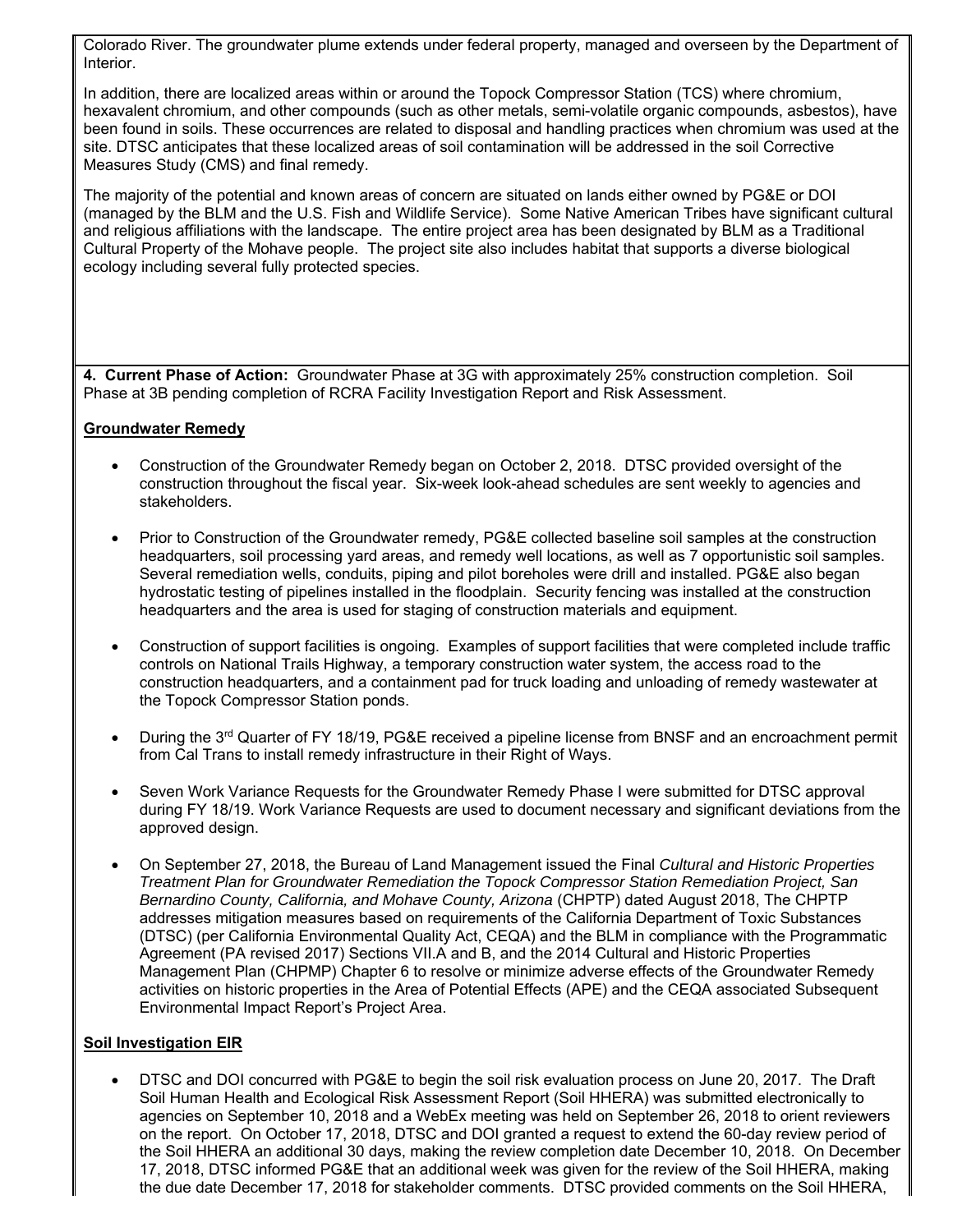| and PG&E provided responses to comments on May 17, 2019. A comment resolution meeting was held on<br>June 20-21, 2019.                                                                                                                                                                                                                                                                                                                                                                                                                                                                                                                                                                                                                                                                                                                                                                           |                                                              |               |                                         |  |                                                     |  |
|--------------------------------------------------------------------------------------------------------------------------------------------------------------------------------------------------------------------------------------------------------------------------------------------------------------------------------------------------------------------------------------------------------------------------------------------------------------------------------------------------------------------------------------------------------------------------------------------------------------------------------------------------------------------------------------------------------------------------------------------------------------------------------------------------------------------------------------------------------------------------------------------------|--------------------------------------------------------------|---------------|-----------------------------------------|--|-----------------------------------------------------|--|
| PG&E continues to prepare the Soil RFI/RI Report which will document sampling results and areas which may<br>$\bullet$<br>require further action as a result of the site investigation and risk assessment.                                                                                                                                                                                                                                                                                                                                                                                                                                                                                                                                                                                                                                                                                      |                                                              |               |                                         |  |                                                     |  |
| As required by the Land Use Covenant, PG&E submitted the TCS Soil Management Plan on November 21,<br>$\bullet$<br>2018. DTSC provided comments on the plan on February 21, 2019. PG&E is working on a revised plan for<br>submittal in early July 2019.                                                                                                                                                                                                                                                                                                                                                                                                                                                                                                                                                                                                                                          |                                                              |               |                                         |  |                                                     |  |
| (Specific activities continued in Section 12)<br>5. Proposed Site Use (check the appropriate box[es]):                                                                                                                                                                                                                                                                                                                                                                                                                                                                                                                                                                                                                                                                                                                                                                                           |                                                              |               |                                         |  |                                                     |  |
| $\boxtimes$ Commercial/Industrial/Retail $\Box$ Residential (single/Multi-family, Sale/rental product)                                                                                                                                                                                                                                                                                                                                                                                                                                                                                                                                                                                                                                                                                                                                                                                           |                                                              |               |                                         |  |                                                     |  |
| $\boxtimes$ Park or Open Space $\Box$ Schools, Hospitals Day Care Centers or Other Non-Industrial Sensitive Uses                                                                                                                                                                                                                                                                                                                                                                                                                                                                                                                                                                                                                                                                                                                                                                                 |                                                              |               |                                         |  |                                                     |  |
| 6. List any Technical Problems:<br>N/A                                                                                                                                                                                                                                                                                                                                                                                                                                                                                                                                                                                                                                                                                                                                                                                                                                                           |                                                              |               |                                         |  |                                                     |  |
| 7. Permits Required/Issued to Date and Pending Permit Issues:<br>PG&E has resolved permitting issues from BNSF, State Lands Commission and CalTrans for remedy infrastructures<br>that would cross their respective rights-of-way. PG&E is seeking permission from various utilities including Southern<br>California Gas Company, Transwestern, and Frontier prior to installation of wells and pipelines near their infrastructure.<br>All listed utilities are requiring additional evaluation since their agreement with PG&E at the time of remedy design.                                                                                                                                                                                                                                                                                                                                  |                                                              |               |                                         |  |                                                     |  |
| 8. Deed Restriction/Land Use Control in Place?                                                                                                                                                                                                                                                                                                                                                                                                                                                                                                                                                                                                                                                                                                                                                                                                                                                   |                                                              |               |                                         |  |                                                     |  |
| $\boxtimes$ Yes<br>$\Box$ No<br>Effective Date: 7/18/2018, Re-recorded 11/7/2018 for missing map                                                                                                                                                                                                                                                                                                                                                                                                                                                                                                                                                                                                                                                                                                                                                                                                 |                                                              |               |                                         |  |                                                     |  |
| 9. Engineering Controls (check applicable controls in place):                                                                                                                                                                                                                                                                                                                                                                                                                                                                                                                                                                                                                                                                                                                                                                                                                                    |                                                              |               |                                         |  |                                                     |  |
| Air Sparging<br><b>Capped Site</b><br>X.                                                                                                                                                                                                                                                                                                                                                                                                                                                                                                                                                                                                                                                                                                                                                                                                                                                         | <b>Construct Landfill Cell</b><br><b>Containment Barrier</b> | $\times$<br>X | Fence Site<br>In Situ Treatment         |  | <b>Remove Free Product</b><br>Soil Vapor Extraction |  |
| Consolidate and Cap                                                                                                                                                                                                                                                                                                                                                                                                                                                                                                                                                                                                                                                                                                                                                                                                                                                                              | <b>Dual Phase Extraction</b>                                 |               | Passive Venting                         |  | <b>Treatment at Hookup</b>                          |  |
| Passive Vent under<br><b>Structure</b>                                                                                                                                                                                                                                                                                                                                                                                                                                                                                                                                                                                                                                                                                                                                                                                                                                                           | Enhanced<br>Biodegradation                                   |               | <b>Monitored Natural</b><br>Attenuation |  | $X$ Pump and Treat<br>Groundwater                   |  |
| Vent Soil                                                                                                                                                                                                                                                                                                                                                                                                                                                                                                                                                                                                                                                                                                                                                                                                                                                                                        | OTHER (specify):                                             |               |                                         |  |                                                     |  |
| 10. Target Cleanup Levels/Current Contamination Levels:                                                                                                                                                                                                                                                                                                                                                                                                                                                                                                                                                                                                                                                                                                                                                                                                                                          |                                                              |               |                                         |  |                                                     |  |
| Remedial action objectives (RAOs) for groundwater contaminants were presented in the Groundwater CMS and the<br>Statement of Basis. The Statement of Basis was published on January 31, 2011. The Final Design for the<br>Groundwater Remedy and the Construction/Remedial Action Work Plan were approved with the certification of the<br>Final SEIR on April 24, 2018 by DTSC.                                                                                                                                                                                                                                                                                                                                                                                                                                                                                                                 |                                                              |               |                                         |  |                                                     |  |
| PG&E is implementing an Interim Measure (IM) consisting of groundwater extraction for hydraulic control of the plume<br>boundaries in the Colorado River floodplain and management of extracted groundwater. The groundwater extraction,<br>treatment, and injection systems, collectively, are referred to as Interim Measure Number 3 (IM-3). Currently, the IM-3<br>facilities include a groundwater extraction system (four extraction wells: TW-2D, TW-3D, TW-2S, and PE-1),<br>conveyance piping, a groundwater treatment plant, and an injection well field for the discharge of the treated<br>groundwater (two injection wells: IW-2 and IW-3). As of June 30, 2018, IM-3 has extracted and treated approximately<br>860 million gallons of water and removed approximately 7,430 pounds of chromium from groundwater. Construction<br>on the Groundwater Remedy began in October 2018. |                                                              |               |                                         |  |                                                     |  |
| 11. Ongoing Monitoring (specify timeframes and/or describe "Other"):                                                                                                                                                                                                                                                                                                                                                                                                                                                                                                                                                                                                                                                                                                                                                                                                                             |                                                              |               |                                         |  |                                                     |  |
| $\Box$ Air<br>$\boxtimes$ Groundwater<br>$\boxtimes$ Other Specify: Colorado River Sampling and Monitoring                                                                                                                                                                                                                                                                                                                                                                                                                                                                                                                                                                                                                                                                                                                                                                                       |                                                              |               |                                         |  |                                                     |  |
| The current Groundwater Monitoring Program includes over 140 monitoring wells. Sampling for hexavalent chromium<br>and chromium occurs:                                                                                                                                                                                                                                                                                                                                                                                                                                                                                                                                                                                                                                                                                                                                                          |                                                              |               |                                         |  |                                                     |  |

 $\mathsf{l}$ 

• monthly in 2 extraction wells,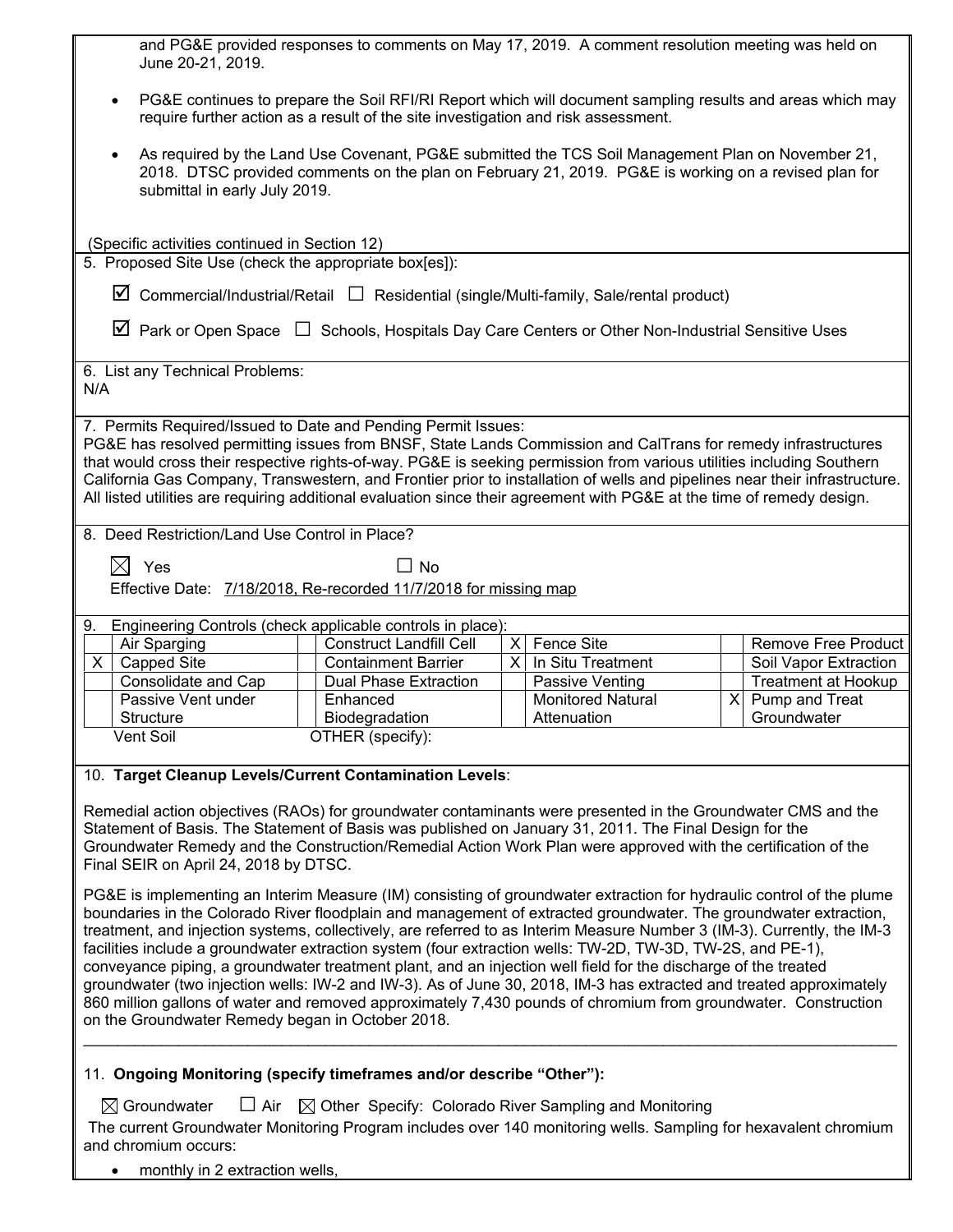- monthly in 4 river shoreline locations, 2 other surface water monitoring locations, and 10 in-channel river locations during low river periods in winter,
- quarterly in 22 wells, 4 river shoreline locations, 2 other surface water monitoring locations, and 10 in-channel river locations,
- semiannually in 101 wells, 4 river shoreline locations, 2 other surface water monitoring locations, and 10 inchannel river locations,
- annually in 142 wells, 4 river shoreline locations, 2 other surface water monitoring locations, and 10 in-channel river locations, and
- biennially in 146 wells, 4 river shoreline locations, 2 other surface water monitoring locations, and 10 inchannel river locations,

The frequencies noted above apply to the Topock groundwater and surface water monitoring program, and do not include other monitoring programs such as the Compliance Monitoring Program (CMP) for the interim measure.

**Oversight Agency Costs Reimbursed to Date:** DTSC labor expenditures for July 2018 – June 2019: DTSC spent 4,856 hours with an oversight cost of approximately \$1,074,155.00.

#### 12. **Additional Comments or Issues – add additional pages as needed**

(Continued from Section 4)

#### **Biological Surveys/Plants**

- In November 2018. 163 sensitive plants were relocated to a preapproved area off National Trails Highway. A few additional plants were transplanted in December 2018. These plants are watered weekly for best possible opportunity of survival.
- Pre-construction biological surveys were performed in compliance with the SEIR mitigation measures.
- Bird monitoring/survey and biological clearance are conducted throughout remedy construction in accordance with the requirements of the Bird Impact Avoidance and Minimization Plan and the SEIR biological mitigation measures.

#### **Wells**

- On July 27, 2017, PG&E submitted a response to DTSC's March 13, 2017 GSU Memorandum regarding the issue of salinity stratification in monitoring wells. DTSC provided a response on November 1, 2017. PG&E prepared a response that included salinity graphs for every monitoring well at the site on October 26, 2018. Additional profiles were submitted on December 7, 2018 in a letter for MW-23 per DTSC's request. DTSC continues to monitor the sampling results in wells to ensure proper hydrologic interpretation.
- DTSC understands that there might be several historic wells install at and near PG&E, but without documented decommissioning information. On March 30, 2018, PG&E submitted a Work Plan to locate Historical Water Supply Well pursuant to DTSC's request in a September 27, 2016 letter requesting historical well Information at Pacific Gas and Electric Company. On June 13, 2018, the Geological Services Unit (GSU) of the DTSC provided comments to the work plan. A revised work plan was submitted to DTSC on April 26, 2019. DTSC provided concurrence on May 16, 2018 to implement the workplan to search for the historical wells.
- On May 3, 2019, PG&E submitted a draft work plan for installation of a new monitoring well in Arizona. This work plan is required by the SEIR Mitigation Measure HDRO-6a. The U.S. BLM will conduct Federal consultation with the Tribes on the proposed well location.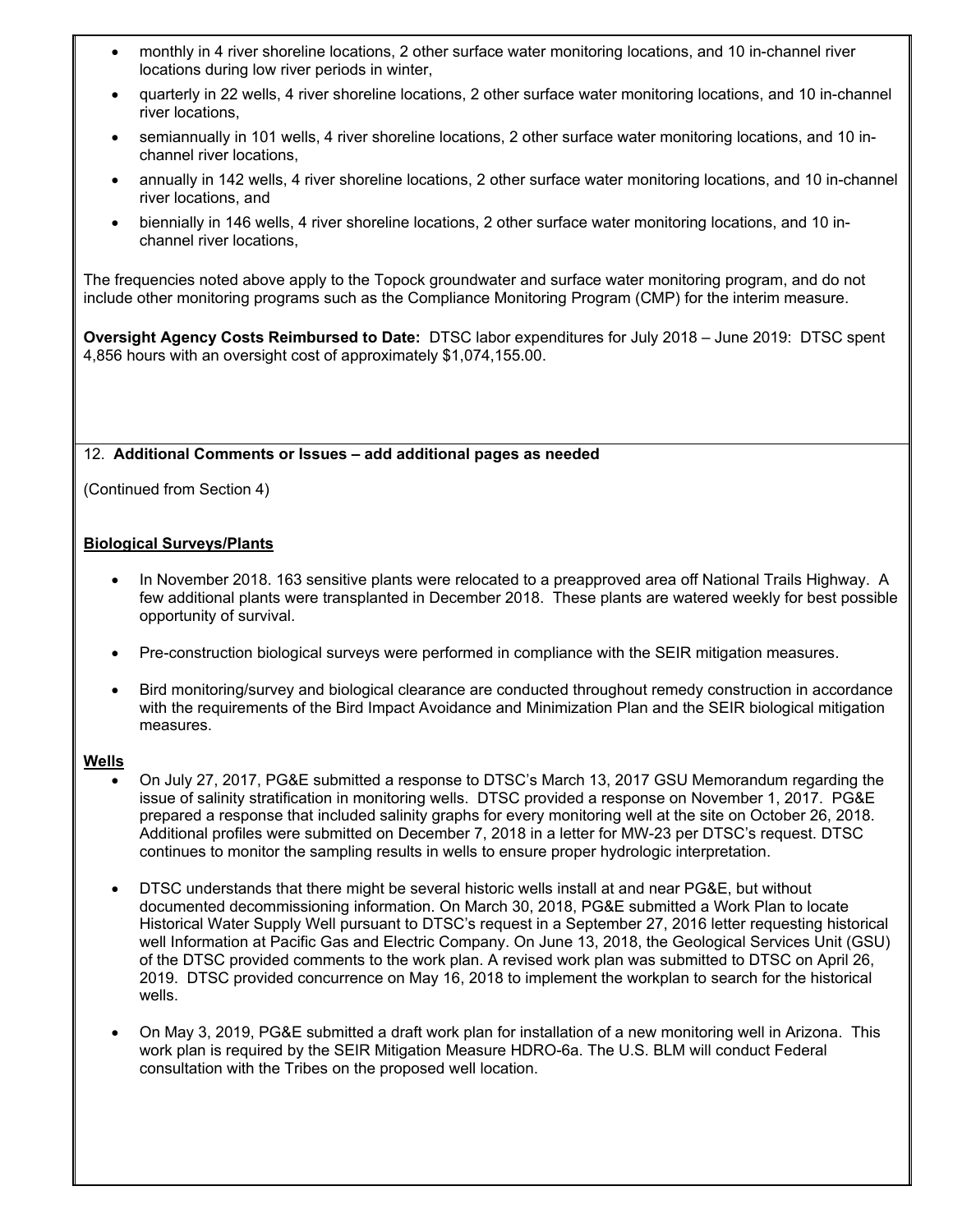### **Monitoring Programs**

- PG&E requested reduction of extraction at one extraction well in the floodplain for Interim Measure due to low concentration of hexavalent chromium at extraction well PE-1 on the floodplain. With DTSC's conditional approval and subsequent conditional approval of new gradient well pairs to measure the effectiveness of the interim measure on August 18, 2017, operation of extraction well PE-1 is only ran to collect a sample. PG&E continues to submit monthly snapshots of IM3 Pumping regime and hydraulic performance. Monitoring results continue to support the success of the interim measure. All target gradient exceeded the 0.001 ft/ft requirement.
- PG&E is implementing the EIR Mitigation Monitoring and Reporting Program requirements in the Groundwater SEIR and Soil Investigation EIR. PG&E has been submitting quarterly compliance reports. Reports were submitted on July 31, 2018, October 31, 2018, January 31, 2019, and April 30, 2019. These reports are available on the DTSC Topock project website.
- Implementation of the groundwater and surface water monitoring program continued during FY 18/19. Groundwater monitoring events were completed in October 2018, December 2018, February 2019, and May 2019.
- Submission of monthly progress reports of the construction activities began in November 2018: Previous month's progress reports were submitted on November 9, 2018, December 10, 2018, January 10, 2019, February 9, 2019, March 10, April 10, 2019, May 10, 2019, and June 10, 2019. Monthly progress reports are to be submitted by the  $10<sup>th</sup>$  of each month.
- Dust monitoring during construction is required by the Groundwater Remedy SEIR mitigation measures. Real time dust monitoring events are being conducted at the perimeter of the work areas (outside of the exclusion zone). Exceedances of the action level for fugitive dust monitoring (100ug/m3) occurred on April 29, 2019 during high wind in the floodplain. The monitoring technician attributed the spike in dust level to a burst of sand lifted by high wind in the vicinity of the monitoring location, and not to the project activities. Water was applied by the field crew to their immediate work area prior to the high wind event. On May 15, 2019, there were two temporary exceedances during Pipeline C installation in the floodplain. In both instances, construction equipment drove on sand and generated visible dust.
- Noise monitoring is conducted at pre-approved locations closest to the construction activities. Over 45 monitoring events were conducted on a monthly basis. To date, there have been no complaints resulting from project construction-related noise. Noise measurements at one well drilling location (MW-N) indicated sound levels exceeded standards. Temporary sound barrier was installed around the MW-N drilling activities, consistent with SEIR mitigation measure NOISE-2. Monitoring will continue during the construction activities.
- The Annual Site Conditions Assessment occurred November 7-9, 2018 and was attended by DTSC. The draft Annual Site Conditions report was submitted on December 31, 2019. The Final Annual Site Conditions Assessment report was submitted on April 30, 2019.

#### **Mandatory Training Programs**

- PG&E continues to provide the mandatory Site Health and Safety Training for its employees and contractors on a daily basis. Of those, in January 2019, three sessions were conducted, and eight employees/contractors were trained. In February 2019, ten sessions were conducted, and 15 employees/contractors were trained. In March 2019, ten sessions were conducted, and 30 employees/contractors were training. In April 2019, seven sessions were conducted, and 22 employees/contractors were training. In May 2019, eight sessions were conducted, and 18 employees/contractors were trained.
- PG&E continues to provide the mandatory Worker Environmental Awareness Training (WEAT). In January 2019, five sessions were conducted, and nine employees/ contractors were trained. in February 2019, seven sessions were conducted, and 15 employees/ contractors were trained. In March 2019, 11 sessions were conducted, and 15 employees/contractors were trained. In April 2019, 9 sessions were conducted, and 18 employees/contractors were trained.
- PG&E's onsite biologist also trained Field Contact Representatives (FCRs), who will be responsible for compliance with biological avoidance and mitigation measures. In March 2019, 3 sessions were conducted, and 21 employees/contractors were trained.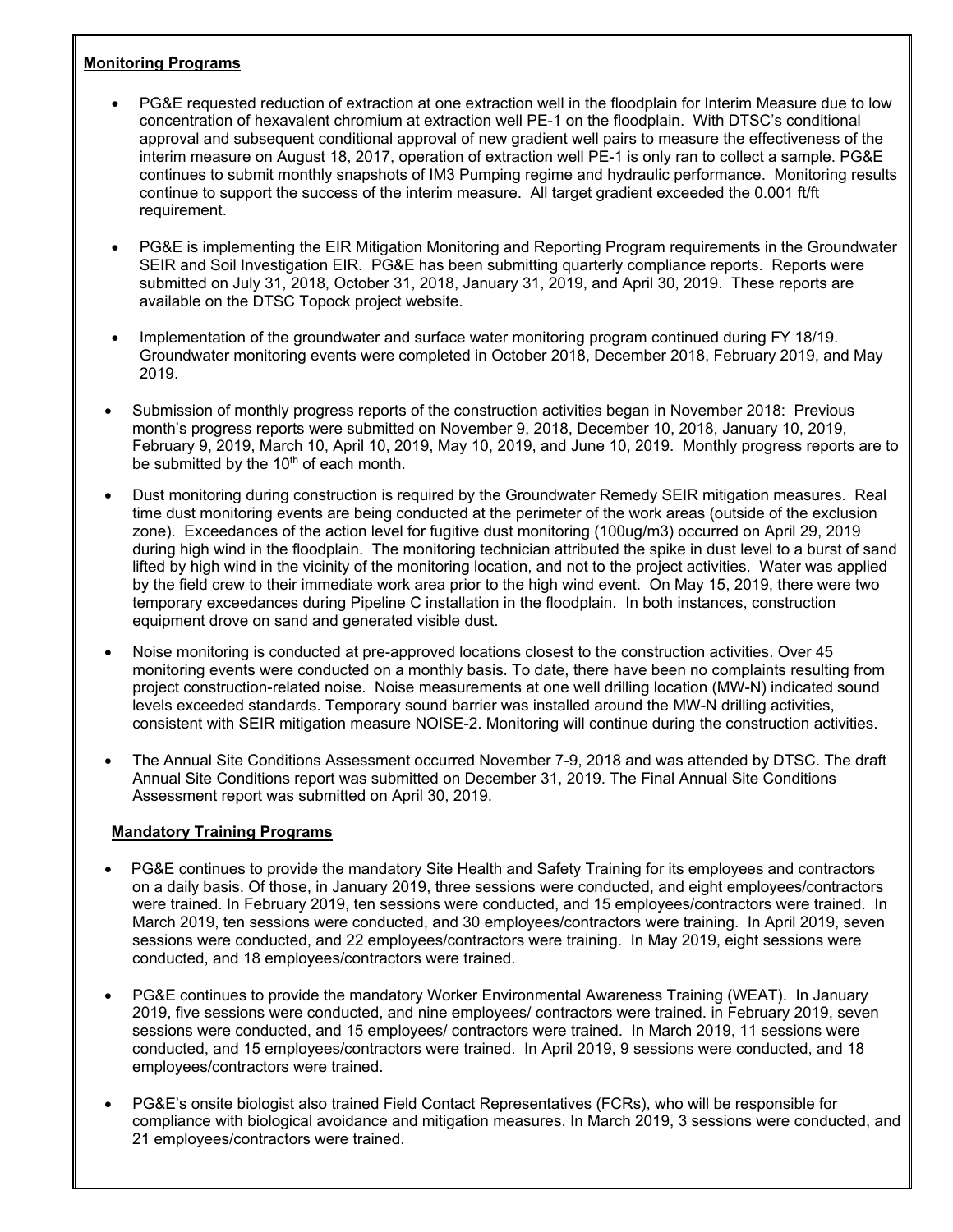#### **Activities during FY 18/19 related to ongoing implementation of the Interim Measure included the following:**

- Continuous operation of the Interim Measure groundwater extraction, treatment, and injection facility continued throughout FY 18/19. Semi-annual maintenance along with periodic downtimes associated with optimization, maintenance, and repair occurred in conformance with permit conditions.
- PG&E completed required monitoring and reporting of treatment plant operations as required by the Applicable, Relevant and Appropriate (ARARs) under DOI oversight. IM-3 self-monitoring reports were submitted on July 13, 2018, October 15, 2018, January 15, 2019, and April 15, 2019.
- Performance Monitoring Program (PMP) activities in the Colorado River floodplain continued in FY 18/19. Quarterly reports were submitted on August 15, 2018, December 15, 2018, March 15, 2019, and April 30, 2019. There were no notable hexavalent chromium concentrations in any samples.

### **INSTRUCTIONS FOR COMPLETING A STATUS REPORT**

**GENERAL:** This Status Report form is for use in communicating to Cal/EPA the activities of the Administering Agency and Support Agencies with respect to site investigation and remedial action. A Status Report should be co

California Environmental Protection Agency 1001 I Street, 25th Floor Site Designation Committee Sacramento, CA 95814

- 1. Date of Consultative Work Group Meeting and List of Attendees: List date(s) of Consultative Work Group<br>Meeting(s) that occurred during the year, including names of attendees followed by agency affiliation in parenthesis
- **2. Recent Public Comment/Participation:** List documents received in the year subject to public comment or public meetings/hearings held and what you did to provide for public participation.
- **3. Describe Known or Potential Areas of Concern:** Describe the site investigative or remedial activities occurring at the site and issues for the year.

#### **4. Current Phase of Action under the Site Designation Process**

List current phase of action corresponding to description provided below by assigning a number followed by an<br>appropriate letter, if applicable (i.e. Work Plan Completed denote as level 3D).

| Description                                                                           |
|---------------------------------------------------------------------------------------|
| Administering Agency Designated                                                       |
| <b>First Consultative Meeting Completed</b>                                           |
| Levels of Action                                                                      |
| A - Preliminary Site Assessment Completed                                             |
| <b>B</b> - Site Investigation Completed                                               |
| C - Feasibility Study Completed                                                       |
| D - Work Plan Completed                                                               |
| E - Cleanup Alternative Selected and Authorized                                       |
| F - Design of Cleanup Alternative Selected                                            |
| G - Implementation of Cleanup Alternative (give % complete)                           |
| H - Remediation Completed                                                             |
| Certificate of Completion Issued<br>(after concurrence by other interested agencies). |
|                                                                                       |

- **5. Proposed Site Use:** Check the appropriate box or boxes which describe the planned use for the site:
	- (1) Commercial/Industrial/Retail; (2) Residential (single/multi-family, sale/rental product); (3) Park or Open space; (4) Schools, Hospitals, Day Care Centers or Other Non-residential Sensitive Uses.
- **6. List any Technical Problems:** Describe any technical issues impeding site investigative or cleanup activities.
- 7. Permits Required/Issued to Date and Pending Permit Issues: List any permits currently being required and/or<br>issued by the Administering or Support Agency. List any permits currently pending approval and any requirements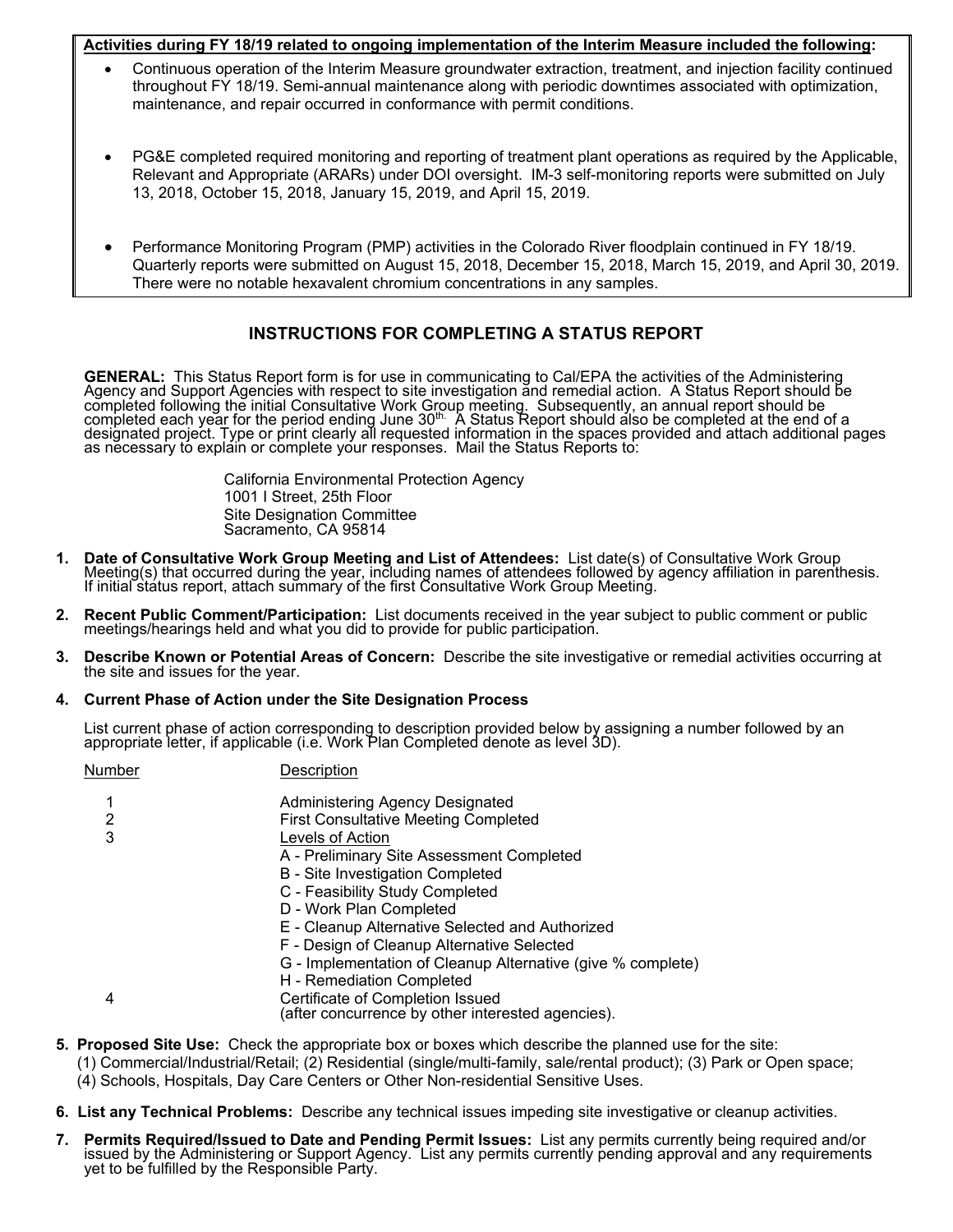- **8**. **Deed Restrictions/Land Use Controls:** Check applicable box and specify the date if the response is "yes."
- **9**. **Cleanup Levels:** Specify current contamination levels and proposed target cleanup levels for major contaminants.
- **10. Ongoing Monitoring:** Check the appropriate box(es) and/or specify any other type of ongoing monitoring that is in place. Specify approximate timeframes (using months/years) for monitoring, i.e., 11/06 1/10
- **11. Oversight Agency Costs Reimbursed to Date:** For the project, list agency, amount reimbursed followed by pending reimbursement in parenthesis, and brief description of services provided by each agency.
- **12. Additional Comments or Issues: If needed, attach additional sheets to** describe any important issues not previously addressed above such as issues discussed at last Consultative Work Group Meeting. In the event the pr project. Please attach a copy of any Certificate of Completion and/or closure letter issued when submitting the final<br>report.

Cal/EPA -- Site Designation Committee -- Status Report Form 5/06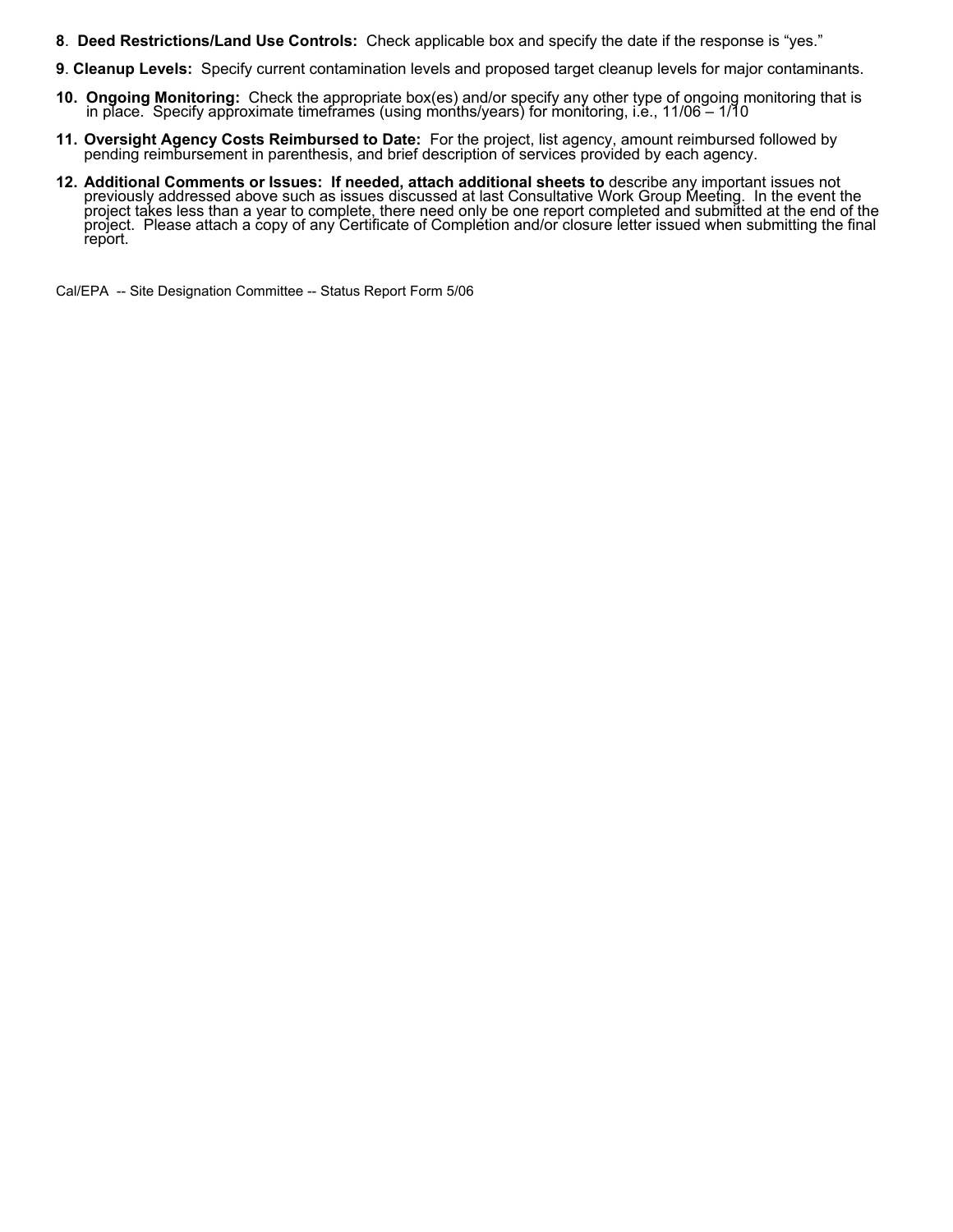# **PG&E Topock Compressor Station Annual Status Report July 2018 – June 2019**

# **ATTACHMENT A – Dates of Meetings and Lists of Attendees (Agencies)**

# **July 17, 2018 – Clearinghouse Task Force Phone Conference Meeting**

**Attendees:** Department of Toxic Substances Control (DTSC): Yolanda Garza, Aaron Yue; U.S. Department of Interior (USDOI): Pam Innis; U.S. Bureau of Land Management (BLM): Gloria Bullets Benson; California Regional Water Quality Control Board (CRWQCB): Scot Stormo; Pacific Gas & Electric Company (PG&E): Jennifer Darcangelo; CH2M Hill on behalf of PG&E: Christina Hong; Arcadis on Behalf of PG&E: Lisa Micheletti‐Cope, Steven Perry; Chemehuevi Indian Tribe (CIT): Ron Escobar, Winston Escobar; Colorado River Indian Tribe (CRIT): Toni Carlyle, Bryan Etsitty; Cocopah Indian Tribe: Edgar Castillo; Technical Review Committee (TRC): Margaret Eggers; Hualapai Indian Tribe: Dawn Hubbs

# **August 21, 2018 – Clearinghouse Task Force Face‐to‐Face Meeting**

Attendees: DTSC: Karen Baker (phone), Yolanda Garza, Aaron Yue; USDOI: Pam Innis (phone); BLM: Gloria Bullets Benson, Jason West, Matthew Nelson; Metropolitan Water Distict (MWD): Maria Lopez (phone); CRWQCB: Scot Stormo (phone); PG&E: Kevin Sullivan, Jennifer Darcangelo (phone); CH2M Hill on behalf of PG&E: Christina Hong; Arcadis on Behalf of PG&E: Lisa Micheletti-Cope, Steven Perry; CIT: Ron Escobar; Cocopah Indian Tribe: Edgar Castillo; CRIT: Doug Bonamici, Rena Van Fleet; Toni Carlyle, Bryan Etsitty; Cocopah Indian Tribe: Edgar Castillo; Fort Mojave Indian Tribe (FMIT): Nora McDowell, Leo Leonhart; Fort Yuma‐Quechan Indian Tribe: Jill McCormick; Hualapai Indian Tribe: Lyndee Hornell, Dawn Hubbs; TRC: Margaret Eggers

# **October 16, 2018 – Clearinghouse Task Force Face‐to‐Face Meeting**

Attendees: DTSC: Karen Baker, Yolanda Garza; USDOI: Pam Innis (phone); USBLM: Gloria Bullets Benson (phone); MWD: Maria Lopez (phone); PG&E: Curt Russell, Kevin Sullivan, Kristina Bonnett; ; Jacobs on behalf of PG&E: Christina Hong; Arcadis on behalf of PG&E: Lisa Micheletti-Cope (phone), Steven Perry (phone), Glen Caruso; CIT: Ron Escobar; Cocopah Indian Tribe: Edgar Castillo; CRIT: Bryan Etsitty, Rena Van Fleet; FMIT: Nora McDowell, Chris Harper, Leo Leonhart (H&A); Fort Yuma‐Quechan: Jill McCormick; Hualapai: Lyndee Hornell, Marcie Craynon; TRC: Margaret Eggers

# **December 4, 2018 – Clearinghouse Task Force Face‐to‐Face Meeting**

Attendees: DTSC: Karen Baker, Yolanda Garza; USDOI: Pam Innis; USBLM: Jason West, Matthew Nelson, Adam Cochran, Gloria Bullets Benson (phone); US Bureau of Reclamation (BOR): Jeff Smith; MWD: Maria Lopez (phone); PG&E: Curt Russell, Jennifer Darcangelo; Jacobs on behalf of PG&E: Christina Hong; Arcadis on behalf of PG&E: Lisa Micheletti‐Cope, Steven Perry; CIT: Ron Escobar; Cocopah Indian Tribe: Edgar Castillo; FMIT: Nora McDowell, Leo Leonhart (H&A); Fort Yuma‐Quechan: Jill McCormick; Hualapai: Lyndee Hornell; TRC: Margaret Eggers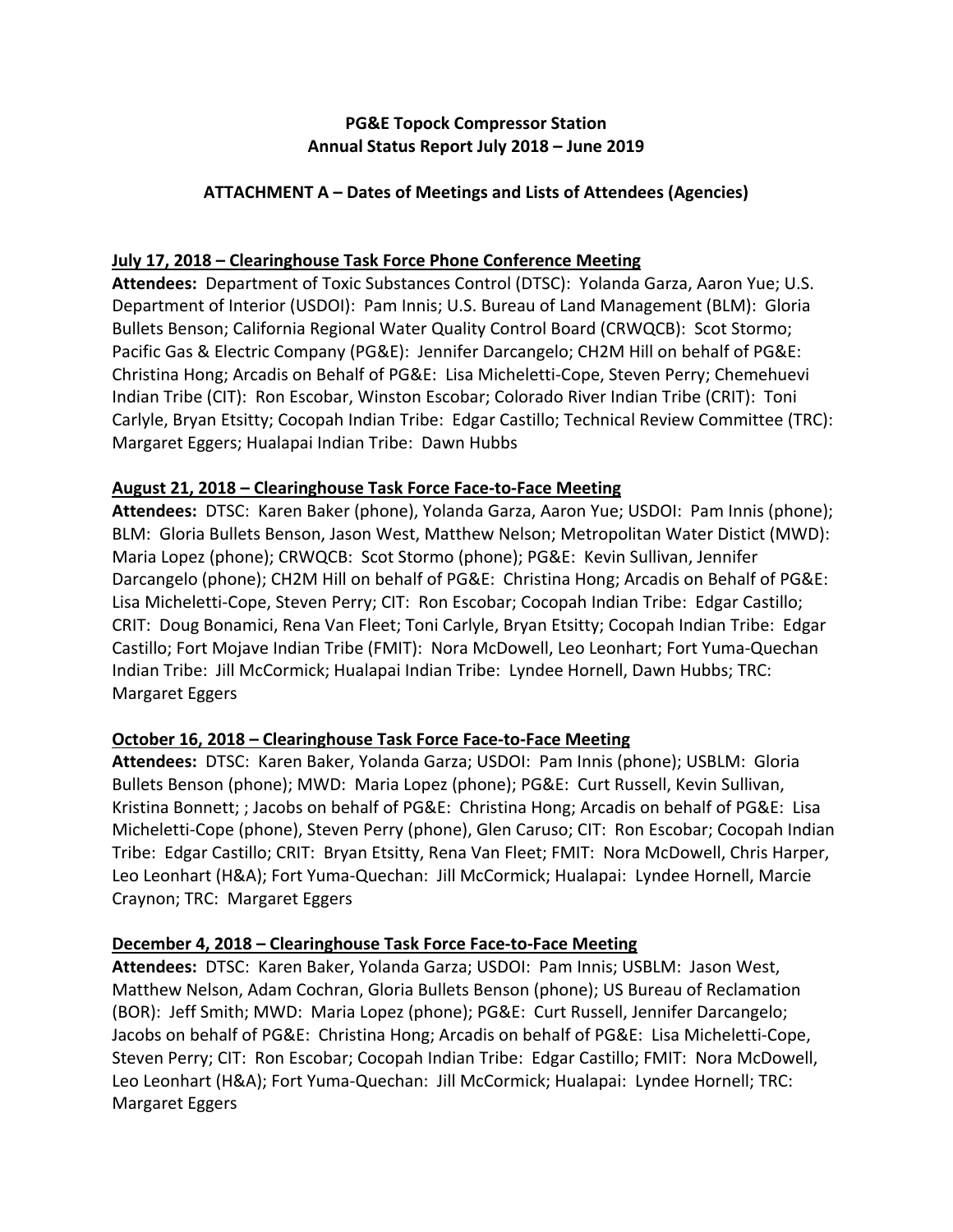PG&E Topock Designated Site Annual Status Report FY 18/19 Attachment A Page 2

### **December 5, 2018 – Consultative Work Group Face‐to‐Face Meeting**

**Attendees:** DTSC: Karen Baker, Aaron Yue, Isabella Alasti, Yolanda Garza, Jose Marcos (phone), Lori Hare (phone); USDOI: Pam Innis; USBOR: Jeff Smith; Arizona Department of Environmental Quality (ADEQ): Nichole Osuch (phone); MWD: Maria Lopez (phone), Jill Teraoka (phone); On behalf of MWD – Geopentech: Eric Fordham (phone); California Water Resources Control Board (CWRCB): Scot Stormo (phone); Colorado River Board of CA (CRB): Lindia Liu (phone); PG&E: Kevin Sullivan (phone), Jennifer Darcangelo, Danielle Starring; On behalf of PG&E: CH2M Hill: Christina Hong, Pivox: Shakeel Jogia, and Arcadis: Lisa Micheletti‐Cope; CIT: Ron Escobar; Cocopah Indian Tribe: Edgar Castillo; FMIT: Nora McDowell, Michael Sullivan (phone); H&A on behalf of FMIT: Leo Leonhart; Fort Yuma‐Quechan Indian Tribe: Jill McCormick; Hualapai Indian Tribe: Lyndee Hornell; TRC: Margaret Eggers, Robert Prucha, Charlie Schlinger

### **January 8, 2019 – Clearinghouse Task Force Phone Conference Meeting**

**Attendees:** Karen Baker, Aaron Yue, Yolanda Garza; USDOI: Pam Innis; MWD: Maria Lopez; BLM: Gloria Benson; RWQCB: Scot Stormo; PG&E: Kevin Sullivan, Curt Russell, Leo Leonhart (H&A); Jacobs on behalf of PG&E: Christina Hong; Arcadis on behalf of PG&E: Steven Perry; CIT: Ron Escobar, Cocopah: Edgar Castillo; CRIT: Doug Bonamici, Bryan Etsitty, Rena Van Fleet,; FMIT: Nora McDowell; Fort Yuma‐Quechan: Jill McCormick; Hualapai: Lyndee Hornell; TRC: Margaret Eggers

### **March 5, 2019 – Clearinghouse Task Force Phone Conference Meeting**

Attendees: DTSC: Karen Baker, Aaron Yue, Yolanda Garza; USDOI: Pam Innis; USBLM: Matt Nelson, Gloria Benson; USFWS: Carrie Marr; RWQCB: Scot Stormo; PG&E: Kevin Sullivan, Curt Russell, Jennifer Darcangelo; Jacobs on behalf of PG&E: Christina Hong; Arcadis on behalf of PG&E: Lisa Micheletti‐Cope, Steven Perry; CIT: Ron Escobar; CRIT: Rena Van Fleet; FMIT: Nora McDowell, Leo Leonhart (H&A); TRC: Margaret Eggers

### **April 3, 2019 – Consultative Work Group Face‐to‐Face Meeting**

**Attendees:** DTSC: Karen Baker, Aaron Yue, Yolanda Garza, Dawn Bascomb, Chris Guerre (phone), Jose Marcos (phone), Lori Hare (phone); USDOI: Pam Innis, Saylor Nygaard (TLI Solutions); USBOR: Jeff Smith; USBLM: Gloria Benson (phone); Arizona Department of Environmental Quality (ADEQ): Nichole Osuch (phone); MWD: Maria Lopez (phone), Jill Teraoka (phone); On behalf of MWD – Geopentech: Eric Fordham (phone); California Water Resources Control Board (CWRCB): Scot Stormo; Colorado River Board of CA (CRB): Lindia Liu (phone); PG&E: Kevin Sullivan. Curt Russell; On behalf of PG&E: CH2M Hill: Christina Hong (phone); CIT: Ron Escobar (phone); Cocopah Indian Tribe: Edgar Castillo (phone); CRIT: Toni Flora; FMIT: Nora McDowell; H&A on behalf of FMIT: Leo Leonhart; Fort Yuma‐Quechan Indian Tribe: Jill McCormick; Hualapai Indian Tribe: Lyndee Hornell; TRC: Margaret Eggers, Robert Prucha (phone), Eric Rosenblum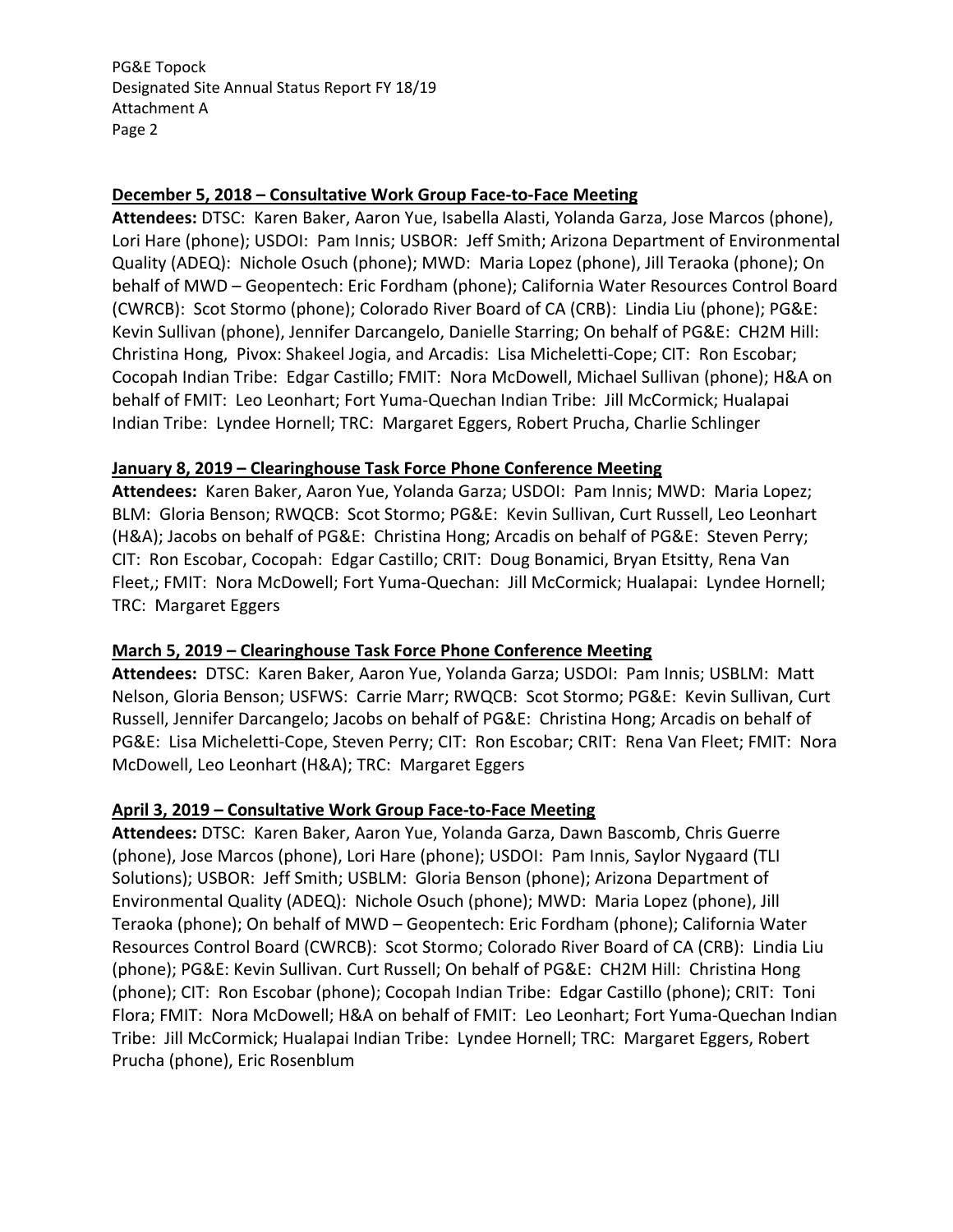PG&E Topock Designated Site Annual Status Report FY 18/19 Attachment A Page 3

### **May 7, 2019 – Clearinghouse Task Force Face‐to‐Face Meeting**

Attendees: DTSC: Karen Baker, Aaron Yue (phone), Yolanda Garza; USDOI: Pam Innis (phone); BLM: Adam Cochran, Matt Nelson, Gloria Benson; PG&E: Kevin Sullivan, Curt Russell; PG&E consultants Jacobs: Christina Hong (phone), and Arcadis: Lisa Micheletti‐Cope, Steven Perry (phone); MWD: Maria Lopez (phone); CIT: Ron Escobar; Cocopah: Edgar Castillo; CRIT: Rena Van Fleet; FMIT: Nora McDowell, FMIT consultant Hargis: Amanda Beam

### **May 7, 2019 – Geo/Hydro Technical Workgroup Face‐to‐Face Meeting**

Attendees: DTSC: Karen Baker, Chris Guerre, Aaron Yue (phone), Yolanda Garza, Tanya Brosnan, Dawn Bascomb; USDOI: Pam Innis (phone), David Back (phone); USBLM: Adam Cochran, Matt Nelson, Gloria Benson; USBOR: Jeffery Smith; MWD: Eric Fordham (phone); San Bernardino County Park: Beahta Davis (phone); PG&E: Curt Russell, Kevin Sullivan; Jacobs on behalf of PG&E: Christina Hong; CIT: Ron Escobar; CRIT: Rena Van Fleet, Tonia Flora (phone); Cocopah: Edgar Castillo; FMIT: Nora McDowell; H&A on behalf of FMIT: Leo Leonhart, Amanda Beam; TRC: Margaret Eggers, Bob Prucha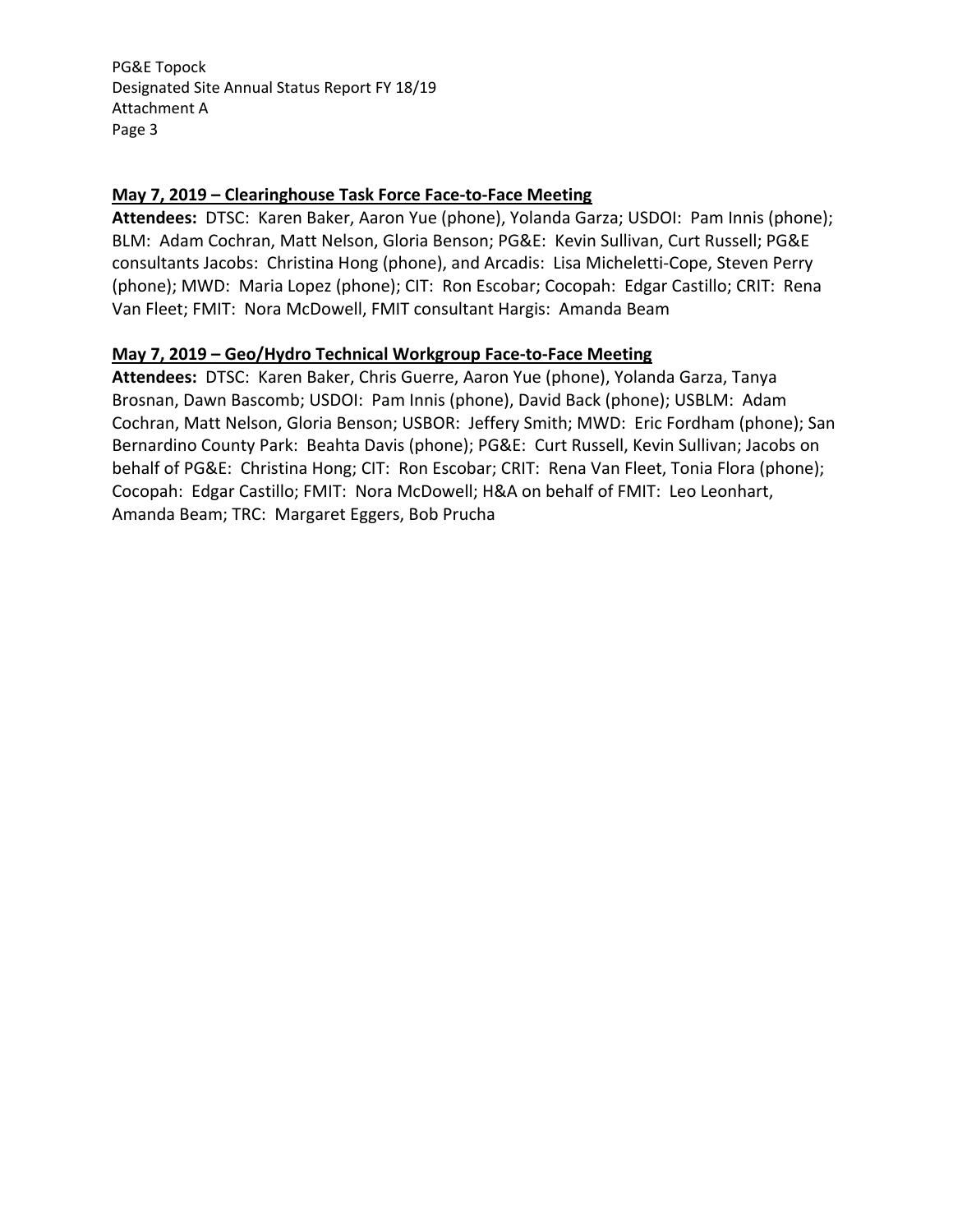# **PG&E Topock Compressor Station Annual Status Report July 2018 – June 2019**

### **ATTACHMENT B – Invitees to Consultative Work Group Meetings**

# **December 5, 2018 – Consultative Work Group Face‐to‐Face Meeting**

**Notified and Invited:** Arizona Department of Environmental Quality (ADEQ), California Department of Fish and Wildlife (CDFW), California Regional Water Quality Control Board (CRWQCB), California Water Resources Control Board (CWRCB), Chemehuevi Indian Tribe (CIT), Coachella Valley Water District, Cocopah Indian Tribe, Colorado River Board of California (CRB), Colorado River Indian Tribes (CRIT), Department of Toxic Substances Control (DTSC), Eggers Environmental, EN3 Professionals, LLC, Fort Mojave Indian Tribe (FMIT) and their consultants Hargis & Associates, Law Office of Courtney Ann Coyle, and The McDonald Law Firm, LC, Fort Yuma‐Quechan Indian Tribe, HDR Engineering, Hualapai Indian Tribe, Indian Health Services (IHS), Integrated Hydro Systems, LLC, Metropolitan Water District (MWD) and their consultant Geopentech, Mohave County Department of Public Health (DPH), Pacific Gas and Electric (PG&E) and their consultants Arcadis, CH2M Hill, and Pivox, Regional Parks Department, Rosenblum Environmental, Torres‐Martinez Desert Cahuilla Indian Tribe, Twenty‐Nine Palms Indian Tribe, US Bureau of Land Management (USBLM), US Bureau of Reclamation (USBOR), US Department of Interior (USDOI) and their consultants Summit, and KM Power Consulting, US Environmental Protection Agency (USEPA), US Fish and Wildlife Service (USFWS)

# **April 3, 2019 – Consultative Work Group Face‐to‐Face Meeting**

**Notified and Invited:** ADEQ, CDFW, CRWQCB, CWRCB, CIT, Coachella Valley Water District, Cocopah Indian Tribe, CRB, CRIT, DTSC, Eggers Environmental, FMIT and their consultants H&A, Law Office of Courtney Ann Coyle, and The McDonald Law Firm, LC, Fort Yuma-Quechan Indian Tribe, HDR Engineering, Hualapai Indian Tribe, IHS, Integrated Hydro Systems, LLC, MWD and their consultant Geopentech, Mohave County DPH, PG&E and their consultants Arcadis, CH2M Hill, and Pivox, Regional Parks Department, Rosenblum Environmental, Torres‐Martinez Desert Cahuilla Indian Tribe, Twenty‐Nine Palms Indian Tribe, USBLM, USBOR, USDOI and their consultants Summit, and KM Power Consulting, USFWS

# **May 7, 2019 – Geo/Hydro Technical Subcommittee Face‐to‐Face Meeting**

**Notified and Invited:** ADEQ, CDFW, CRWQCB, CWRCB, CIT, Coachella Valley Water District, Cocopah Indian Tribe, CRB, CRIT, DTSC, Eggers Environmental, FMIT and their consultants H&A, Law Office of Courtney Ann Coyle, and The McDonald Law Firm, LC, Fort Yuma-Quechan Indian Tribe, HDR Engineering, Hualapai Indian Tribe, IHS, Integrated Hydro Systems, LLC, MWD and their consultant Geopentech, Mohave County DPH, PG&E and their consultants Arcadis, CH2M Hill, and Pivox, Regional Parks Department, Rosenblum Environmental, Torres‐Martinez Desert Cahuilla Indian Tribe, Twenty‐Nine Palms Indian Tribe, USBLM, USBOR, USDOI and their consultants Summit, and KM Power Consulting, USFWS